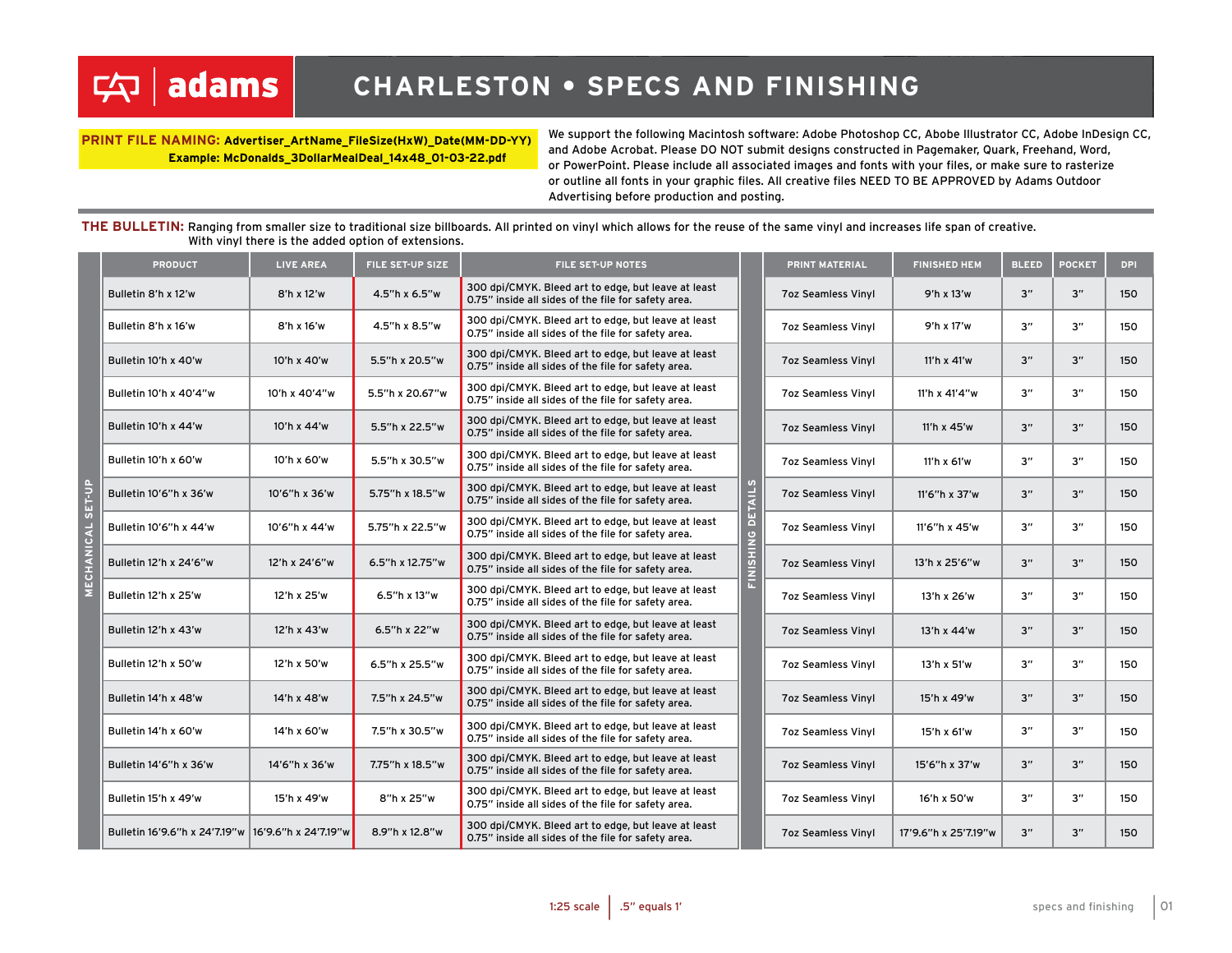**THE SPECTACULARS:** Spectaculars are uniquely-shaped bulletins wrapped in vinyl. The Shape can help your message stand out from the crowd and command maximum attention.

|  | <b>PRODUCT</b>          | UNIT <sub>#</sub> | <b>LIVE AREA</b> | <b>FILE SET-UP SIZE</b> | <b>FILE SET-UP NOTES</b>                                                                                   |  | <b>PRINT MATERIAL</b> | <b>FINISHED HEM</b> | <b>BLEED</b> | <b>POCKET</b> | DPI. |
|--|-------------------------|-------------------|------------------|-------------------------|------------------------------------------------------------------------------------------------------------|--|-----------------------|---------------------|--------------|---------------|------|
|  | Vertacular<br>14' x 48' | P3503, P3504      | 14'h x 48'w      | 7.5" h x 24.5" w        | 300 dpi/CMYK. Bleed art to edge, but leave at least<br>0.25" inside all sides of the file for safety area. |  | 7 oz Seamless Vinyl   | 49'h x 15'w         | יי ה         | 211           | 150  |
|  | Square<br>24' x 24'     | 51226, 51227      | 24'h x 24'w      | 12.5"h x 12.5"w         | 300 dpi/CMYK. Bleed art to edge, but leave at least<br>0.25" inside all sides of the file for safety area. |  | 7 oz Seamless Vinyl   | 25'h x 25'w         | יי           | $\mathbf{v}$  | 150  |
|  | Square<br>26'6" x 24'6" | 51001             | 26'6"h x 24'6"w  | 13.75"h x 12.75"w       | 300 dpi/CMYK. Bleed art to edge, but leave at least<br>0.25" inside all sides of the file for safety area. |  | 7 oz Seamless Vinyl   | 27'6"h x 25'6"w     | ייכ          | 211           | 150  |

**EXTENSION GUIDELINES:** Extensions are areas that extend beyond the frame of the billboard, either to the left, right, or above the standard area. Regulations vary for each bulletin. Please contact your Account Executive about special projects and pricing.

Standard Bulletin Maximum Extensions: 4' off the top, 2' off the sides. Combined square footage for all extensions may not exceed 152 sq. ft.

#### **ALL EXTENSIONS AND EXCEPTIONS MUST BE APPROVED BY ADAMS OUTDOOR.**

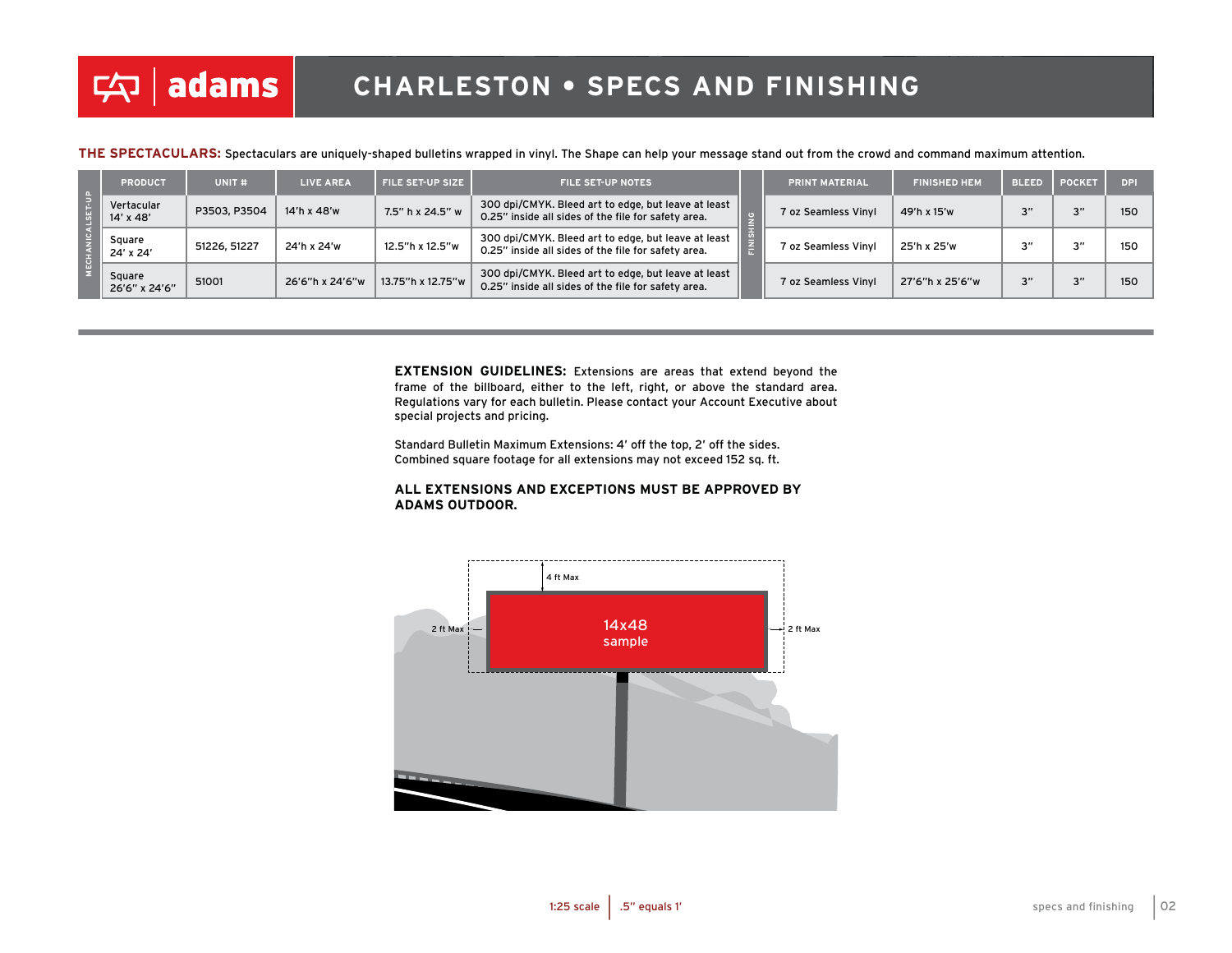#### **THE POSTER:** Poster sized and printed on thin vinyl that is posted with clips instead of paste. Jr. Posters are vinyl wrapped around a smaller face.

|  | <b>PRODUCT</b>         | <b>LIVE AREA</b>    | <b>FILE SET-UP SIZE</b> | <b>FILE SET-UP NOTES</b>                                                                                    | <b>PRINT MATERIAL</b>                  | <b>FINISHED HEM</b> | <b>BLEED</b> | <b>POCKET</b>      | <b>DPI</b> |
|--|------------------------|---------------------|-------------------------|-------------------------------------------------------------------------------------------------------------|----------------------------------------|---------------------|--------------|--------------------|------------|
|  | <b>Eco-Flex Poster</b> | 10'4.5"h x 22'7.5"w | 5.208"h x 11.166"w      | 300 dpi/CMYK. Bleed art to edge, but leave at least<br>0.25" inside all sides of the file for safety area.  | 3.2 oz Polyethylene<br>Formetco System | 10'4.5"h x 22'7.5"w | <b>FULL</b>  | N/A                | 150        |
|  | Jr. Poster 6'x12'      | 6'h x 12'w          | $3.5''h \times 6.5''w$  | 300 dpi/CMYK. Bleed art to edge, but leave at least<br>0.5" inside all sides of the file for safety area.   | 7 oz Seamless Vinyl                    | 7'h x 13'w          | <b>FULL</b>  | $2^{\prime\prime}$ | 150        |
|  | Jr. Poster 5'2"x 11'2" | 5'2"h x 11'2"w      | 2.66"h x 5.66"w         | 300 dpi/CMYK. Bleed art to edge, but leave at least  <br>0.5" inside all sides of the file for safety area. | 7 oz Seamless Vinyl                    | 5'2"h x 11'2"w      | <b>FULL</b>  | 3"                 | 150        |

#### **THE TRIVISION:** Showcases 3 different ads/clients by use of tall vertical prisms that rotate on a set schedule.

| <b>PRODUCT</b>             | UNIT <sub>#</sub>            | <b>LIVE AREA</b> | <b>FILE SET-UP SIZE</b> | <b>FILE SET-UP NOTES</b>                                                                                   | <b>PRINT MATERIAL</b>    |    | # OF BLADES   BLADE WIDTH_ | <b>BLADE HEIGHT</b> | <b>DPI</b> |
|----------------------------|------------------------------|------------------|-------------------------|------------------------------------------------------------------------------------------------------------|--------------------------|----|----------------------------|---------------------|------------|
| Trivision<br>12' x 24'6"   | 44861ABC.<br><b>P3641ABC</b> | 12'h x 24'6"w    | 6"h x 12"w              | 300 dpi/CMYK. Bleed art to edge, but leave at least<br>0.25" inside all sides of the file for safety area. | 15pt. Calendered Vinyl   | 50 | 51/2"                      | 12'                 | 150        |
| Trivision<br>$12'$ x $25'$ | 1342ABC                      | 12'h x 25'w      | 6"h x 12.5"w            | 300 dpi/CMYK. Bleed art to edge, but leave at least<br>0.25" inside all sides of the file for safety area. | 15pt. Calendered Vinyl   | 48 | 53/8"                      | 12'                 | 150        |
| Trivision<br>10'6" x 36'   | 5022ABC                      | 10'6"h x 36'w    | 5.5"h x 18"w            | 300 dpi/CMYK. Bleed art to edge, but leave at least<br>0.25" inside all sides of the file for safety area. | 15pt. Calendered Vinyl   | 72 | 5 5/16"                    | 10' 5 3/4"          | 150        |
| Trivision<br>10'6" x 36'   | 4926ABC                      | 10'6"h x 36'w    | 5.5"h x 18"w            | 300 dpi/CMYK. Bleed art to edge, but leave at least<br>0.25" inside all sides of the file for safety area. | 15pt. Calendered VinvI l | 72 | 5 7/16"                    | 10'5''              | 150        |
| Trivision<br>14' x 48'     | 2190ABC                      | 14'h x 48'w      | 7"h x 24"w              | 300 dpi/CMYK. Bleed art to edge, but leave at least<br>0.25" inside all sides of the file for safety area. | 15pt. Calendered Vinyl   | 96 | 53/8"                      | 13'11''             | 150        |

#### **THE DIGITAL:** Digital spots taht are uploaded to the billboard at any time of day. Creative is dynamic and can utilize day-parting, RSS feeds and much more.

|  | <b>PRODUCT</b>    | <b>LIVE AREA</b>             | <b>FILE SET-UP SIZE</b> | <b>FILE SET-UP NOTES</b>                                                                                 |  |  |  |  |
|--|-------------------|------------------------------|-------------------------|----------------------------------------------------------------------------------------------------------|--|--|--|--|
|  | Digital Bulletins | 14'h x 48'w<br>10'6"h x 36'w | 1408w x 384h pixels     | 72 dpi/RGB/JPEG. Bleed art to edge, but leave at least 5px inside all sides of the file for safety area. |  |  |  |  |
|  | Digital Poster    | 12'h x 25'w                  | 736w x 352h pixels      | 72 dpi/RGB/JPEG. Bleed art to edge, but leave at least 5px inside all sides of the file for safety area. |  |  |  |  |
|  | Digital Magazine  | 30'5.25"h x 22'0.5"w         | 420w x 580h pixels      | 72 dpi/RGB/JPEG. Bleed art to edge, but leave at least 5px inside all sides of the file for safety area. |  |  |  |  |